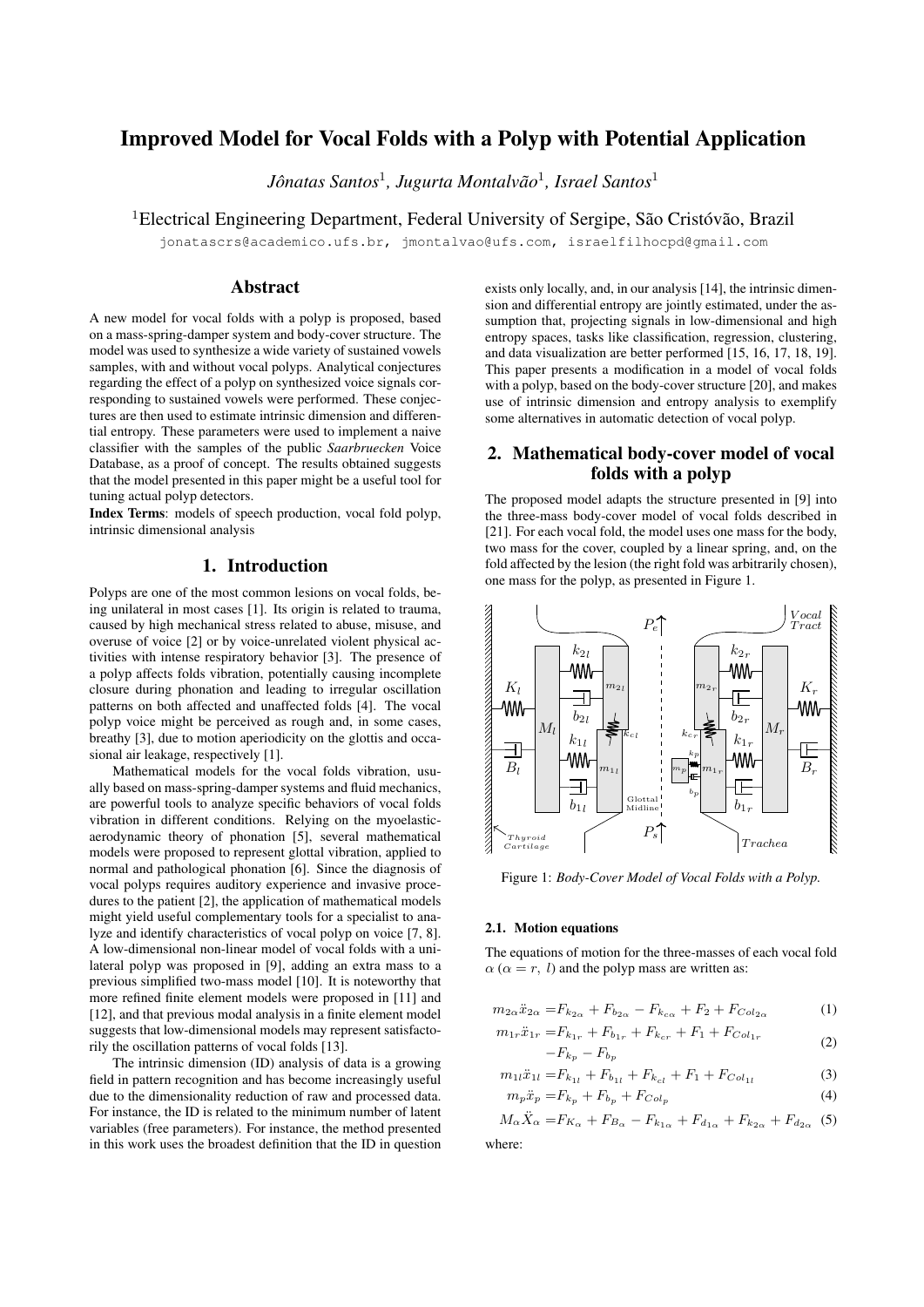- $x_{i\alpha}$  ( $i = 1, 2$ ) are the displacements of the cover masses,  $X_{\alpha}$  is the displacement of each body mass and  $x_p$  is the displacement of the polyp mass;
- $F_{k_{i\alpha}}$ ,  $F_{k_p}$  and  $F_{K_\alpha}$  are the spring forces acting on the masses and  $F_{k_{c\alpha}}$  is the coupling force between cover masses, given by:

$$
F_{k_{i\alpha}} = -k_{i\alpha} \left( \left( (x_{i\alpha} - x_{i\alpha_0}) - (X_{\alpha} - X_{\alpha_0}) \right) + \eta_{i\alpha} \left( (x_{i\alpha} - x_{i\alpha_0}) - (X_{\alpha} - X_{\alpha_0}) \right)^3 \right)
$$
(6)

$$
F_{k_p} = -k_p \left( \left( (x_p - x_{p_0}) - (x_{1r} - x_{1r_0}) \right) + \eta_p \left( (x_p - x_{p_0}) - (x_{1r} - x_{1r_0}) \right)^3 \right)
$$
(7)

$$
F_{K_{\alpha}} = -K_{\alpha} \left( \left( X_{\alpha} - X_{\alpha_0} \right) + H \left( X_{\alpha} - X_{\alpha_0} \right)^3 \right) \tag{8}
$$

$$
F_{k_{c\alpha}} = -k_p ((x_{1\alpha} - x_{1\alpha_0}) - (x_{2\alpha} - x_{2\alpha_0}))
$$
 (9)

where  $x_{i\alpha_0}$ ,  $x_{p_0}$  e  $X_{\alpha_0}$  are the initial position of the masses,  $k_{i\alpha}$ ,  $k_p$ ,  $K_{\alpha}$  and  $k_{c\alpha}$  are the spring constants and  $\eta_{i\alpha}$ ,  $\eta_p$  and H are the nonlinear coefficients of the springs;

•  $F_{b_{i\alpha}}$ ,  $F_{b_p}$  e  $F_{B_{\alpha}}$  are the damping forces acting on each mass, given by:

$$
F_{b_{i\alpha}} = -b_{i\alpha} \left( \dot{x}_{i\alpha} - \dot{X}_{\alpha} \right) \tag{10}
$$

$$
F_{b_p} = -b_p \left( \dot{x}_p - \dot{x}_1 \right) \tag{11}
$$

$$
F_{B_{\alpha}} = -B_{\alpha} \dot{X}_{\alpha} \tag{12}
$$

•  $F_{Col_{i\alpha}}$  and  $F_{Col_p}$  are the forces on the masses due to collision with other masses, given by:

$$
F_{Col_{i\alpha}} = -\Theta(-a_i) k_{Col_{i\alpha}} \left( x_{i\alpha} + \eta_{Col_{i\alpha}} x_{i\alpha}^3 \right) \tag{13}
$$

$$
F_{Col_p} = -\Theta(-a_p) k_{Col_p} \left( x_p + \eta_{Col_p} x_p^3 \right) \tag{14}
$$

where  $\Theta$  is the collision function, proposed in [10],  $a_i$ and  $a_n$  are the areas between masses of each fold and between the polyp and the lower mass of left fold, respectively,  $a_{i_0}$  and  $a_{p_0}$  are the initial areas,  $k_{Col_i}$  and  $k_{Col_p}$  are the collision stiffness constants and  $\eta_{Col_{i\alpha}}$  and  $\eta_{Col_p}$  are collision nonlinear coefficients;

•  $F_i$  are the aerodynamic forces acting on cover masses, due to air pressure at the glottis.

The areas between masses of both sides of vocal folds are defined as follows:

$$
a_i = l\left(x_{ir} + x_{il}\right) \tag{15}
$$

$$
a_p = l_p \left( x_p + x_{1l} \right) \tag{16}
$$

where l is the length of the glottis and  $l_p$  is the length of the polyp.

#### 2.2. Glottal aerodynamics

The external forces acting on vocal fold, due to air pressure, are obtained by adapting the equations presented in [22] for the three-masses model. For an open glottis condition, i.e.,  $a_1 > 0$ and  $a_2 > 0$ , the pressures within the glottis are computed as follows:

$$
P_1 = \begin{cases} P_s - \frac{a_d}{a_1} P_{kd}, & a_2 > a_1 \\ P_s - \left(\frac{a_2}{a_1}\right)^2 P_{kd}, & a_2 \le a_1 \end{cases}
$$
(17)

$$
P_2 = \begin{cases} P_s - P_{kd}, & a_2 > a_1 \\ P_s - \frac{a_2}{a_1} P_{kd}, & a_2 \le a_1 \end{cases}
$$
 (18)

where  $P_s$  is the subglottal pressure,  $a_d$  and  $P_{kd}$  are, respectively, the area and the kinetic pressure at flow detachment point, both defined as proposed in [22].

For the glottal closure, pressures acting on the vocal folds are obtained as follows:

$$
P_1 = \begin{cases} P_s, & a_2 \le 0 \text{ and } a_1 > 0\\ P_h, & a_1 \le 0 \end{cases}
$$
 (19)

$$
P_2 = \begin{cases} P_e, & a_1 \le 0 \text{ and } a_2 > 0\\ P_h, & a_2 \le 0 \end{cases}
$$
 (20)

where  $P_h$  is the hydrostatic pressure, defined as the mean between  $P_s$  and  $P_e$ , the pressure at epilarynx tube, immediately above the glottis, dependent of vocal tract coupling.

The aerodynamic forces that act on the folds are given by:

$$
F_i = lT_i P_i \tag{21}
$$

where  $T_i$  are the thickness of each cover mass.

#### 2.3. Glottal flow and vocal tract coupling

The glottal flow is computed according to the Titze's equation [23]. Turbulent flow on the glottis are modelled using the Reynolds number as proposed in [24].

The vocal tract and trachea are coupled to the vocal folds using a wave-reflection analog model for the acoustics [25]. The model is implemented as proposed in [26], using the formulation for a lossless tube and applying an attenuation factor to represent losses. The areas of trachea and vocal tract were obtained and discretized as in [27] and are available with the open source software *LeTalker 1.22* [28]. For this study, only vocal tract shapes for vowels /a/, /i/ and /u/ were used.

#### 2.4. Muscular rules to set model parameters

The rules proposed in [29] to relate muscular activities and model parameters were used. Stiffness, mass, damping, thickness and adduction  $(x_{i\alpha_0})$  of each mass and the length of the folds were defined by normalized activation levels (ranging from 0.0 to 1.0) of cricothyroid ( $a_{ct}$ ), thyroarytenoid ( $a_{ta}$ ) and lateral cricoarytenoid  $(a_{lc})$  muscles.

For this study, samples were generated using  $a_{ct}$  and  $a_{ta}$ varying from 0.05 to 0.85 with steps of 0.1 and  $a_{lc}$  varying from 0.425 to 0.575 with steps of 0.25. The nonlinear coefficients assume the values proposed in [21, 30],  $k_p$  is fixed at 140  $kg/s^2$  and other polyp parameters were defined as proposed in [9]. The resulting model was used to generate normal (removing the polyp mass) and pathological samples. The samples from simulations with parameters that didn't produced sustained oscillation were discarded.

## 3. Vocal polyp detection from local intrinsic dimension and differential entropy

As an illustration of a practical utility of the model developed in Section 2, we implemented the model in a computer program, and we simulated more than 800 male and female speech signals<sup>1</sup>, with and without polyp, in a wide range of fundamental frequency, according to the muscular rules [29].

Then we proceeded a careful study of these synthetic signals, from many different temporal and spectral points of view.

<sup>&</sup>lt;sup>1</sup>These samples are available at biochaves.com/en/polyp-samples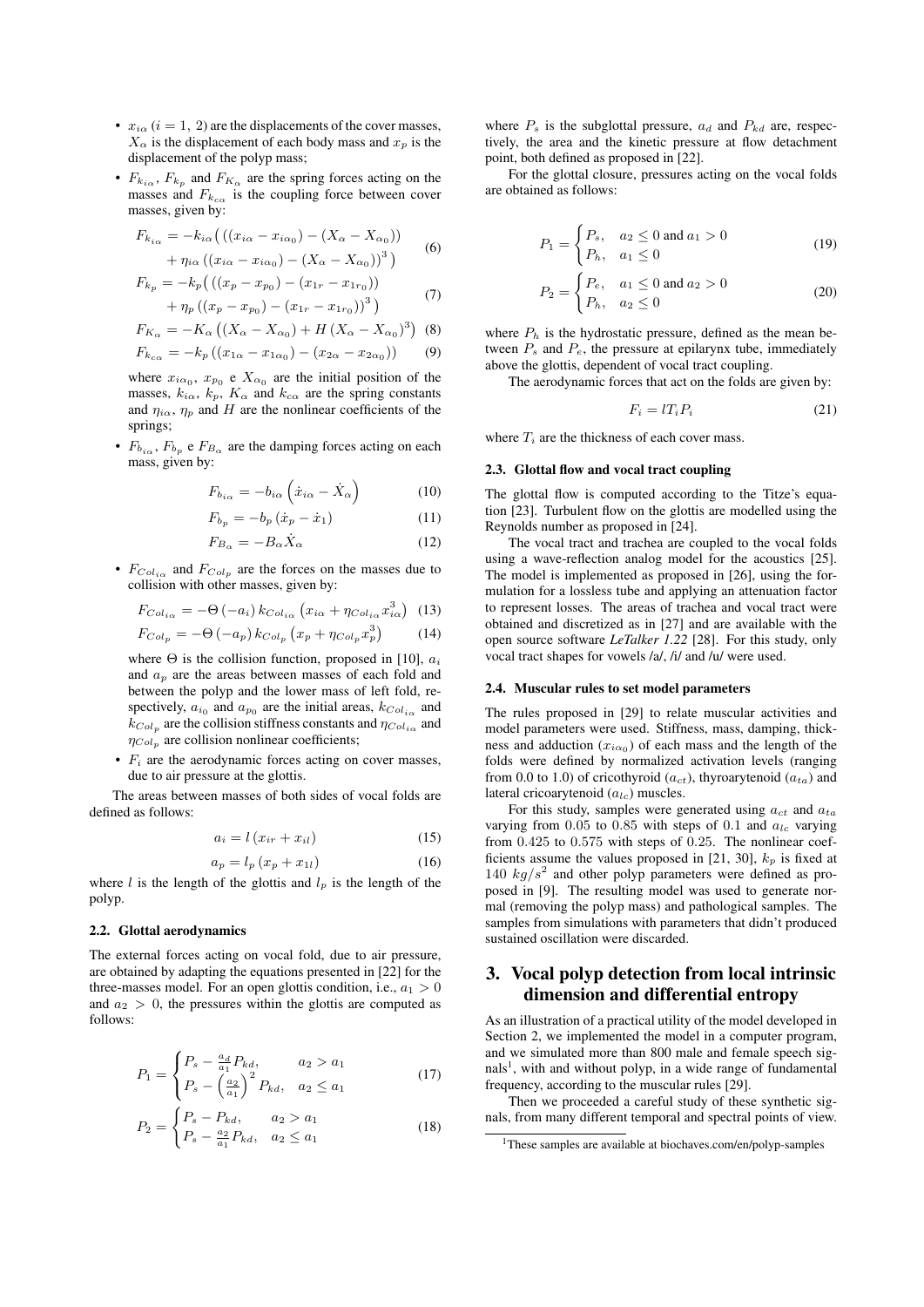Eventually, we noticed that a polyp induces irregular (random) amplitude fluctuations through time, as illustrated in Fig. 2, which prompted us to work out a polyp detection approach based on signal entropy and local intrinsic dimension, as explained in this Section.

Let  $s(n)$ ,  $n = 0, 1, 2, \ldots, N$ , with  $s \in \mathbb{R}, N \in \mathbb{N}$  represent N sound signal samples acquired at a constant  $f_s$  sampling rate of samples per second. For a proper approach of speech signal modelling, we assume that  $\{s(0), s(1), \ldots, s(N)\}\$ is an instance of a stochastic process, where the presence of a polyp is expected to disturb the stochastic model. Indeed, as illustrated in Fig. 2, it is clear that after the speech onset, a random amplitude fluctuation is caused by a simulated polyp in the vocal fold.



Figure 2: *Signals representing instances of* s(n) *from synthetic vowels without (up) and with (bottom) polyp. Speech onset interval are indicated, as well as the random amplitude fluctuation caused by a simulated polyp in the vocal fold.*

For the purpose of this work, we assume that the model perturbation imposed by a polyp is enough to impress a detectable change in the produced speech, even when the polyp is just a tiny perturbation in the vocal fold structure. This assumption is inspired by the skill of some trained speech therapists that are able to detect abnormalities, as the ones induced by polyps, in patients through the listening of their voices.

Using the simulator described in Section 2, through experiments with signals such as those shown in Fig. 2, we were able to pinpoint a statistical difference in synthetic voices with and without polyps, which is a consequence of the random amplitude fluctuation shown in that figure. More specifically, it is known that a perfectly periodic signal produces a phase-space trajectory corresponding one-dimensional closed loop, whereas random noises of fluctuations are expected to deform this trajectory. Figure 3 illustrates two 2D projections of such trajectories for two synthetic sustained vowels. For a proper illustration, we set a time lag of  $\tau = 0.001$  s for both signals, therefore points correspond to coordinate pairs  $(s(n), s(n + \tau f_s))$ , in a

signal segment of 60 ms (i.e. a signal chunk of 3000 samples, at  $f_s = 44.1KHz$ .



Figure 3: *Dots represent coordinate pairs*  $(s(n), s(n + \tau f_s))$ *from synthetic vowels without (left) and with (right) polyp.*

For a better comparison, both sets of points were enclosed in a square of unit edge. It is noteworthy that it corresponds to a signal normalization where all sample values fall inside the interval [-0.5, 0.5]. This normalization is also applied to all signals considered in this work.

Even from the restrained perspective of those 2D projections, as in Figure 3, where signal trajectories are too convoluted to a proper planar visualization, it is clear that trajectories associated to vocal folds with polyps are less detached from each other (subfigure on the right) than trajectories from speech without polyps (subfigure on the left). Therefore, two assumptions form the basis of the method proposed in this work to polyp detection from speech signals, namely:

- (a) After onset, sustained clean vowels are almost periodic, therefore they form trajectories in the phase space that are locally 1D, in other words, they produce (convoluted) funicular loops.
- (b) By contrast, sustained vowels where vocal fold dynamic is disturbed by the presence of a polyp produce trajectories less well defined in the phase space, possibly collapsing on each other.

A relevant consequence of (b) is that one should no longer expect locally 1D trajectories, for collapsing trajectories are likely to locally occupy more than a single dimension of the space. To take advantage of it, we adapted the method proposed in [14], which is able to jointly estimate the local dimension and effective volume (through the differential entropy) of a given instance of a stochastic signal, such as a speech segment. In this adaptation, 6D patterns (vectors) are obtained from consecutive signal samples as:

$$
\mathbf{p}(n) = [s(n), s(n+1), \dots, s(n+5)], n = 0, 1, 2, \dots, N-5,
$$

but only patterns with signal samples after onset are retained for further analyses.

For a set of  $P$  patterns, where  $P$  corresponds to about 50 ms of signal (e.g.  $P = 2500$  patterns for  $f_s = 44100$  samples per second), from a given speech sample, we proceed the joint analysis as explained in [14], where two statistical measurements in logarithmic scale are obtained through straightforward coincidence counting. The two measurements in logarithmic scale are  $log_2(r)$  and  $log_2(C(r))$ , where r corresponds to the edge length of a cube (or a hypercube) inside which two patterns are said coincident, and  $C(r)$  stands for the coincidence rate for this definition of coincidence.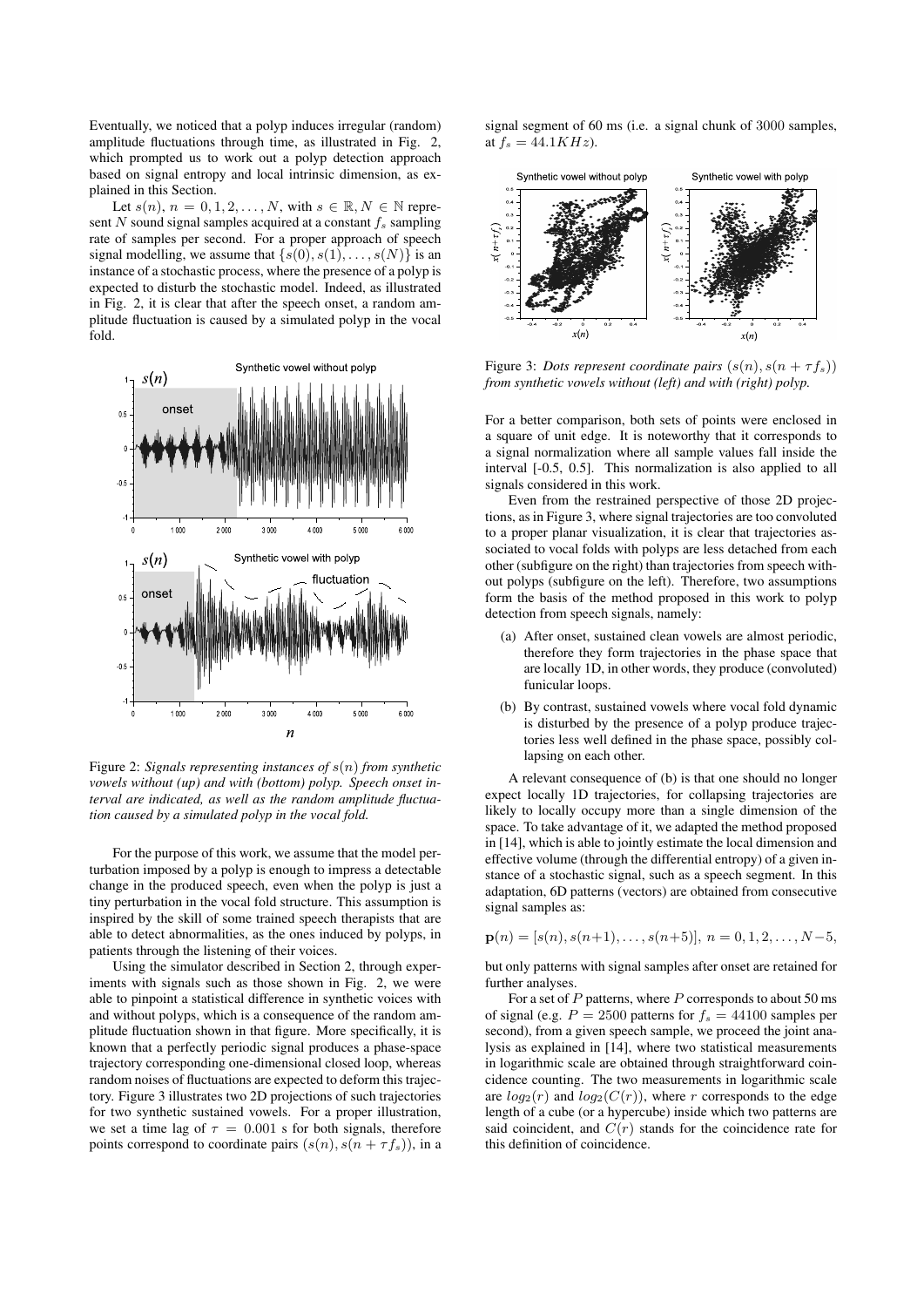For the purpose of this manuscript, let  $u(r) = log_2(r)$ and  $v(r) = log_2(C(r))$  be just two functions of the edge length  $r$ , therefore local intrinsic dimension can be estimated as  $\hat{d}(r) = \frac{dv(r)}{du(r)}$ . Consequently, the differential entropy, for a given analysis scale r, can be estimated as  $\hat{h}(r) = \hat{d}(r) - v(r)$ . In Figure 4, both estimates are illustrated for two synthetic signals.



Figure 4: *Two curves from which joint estimates of intrinsic dimensions (curves slopes) and differential entropies (distances from corresponding constant slope lines) can be obtained for a range of scale analyses. For instance, at a scale analysis of* 2 −3 *, intrinsic dimensions and differential entropies for signals without and with vocal fold polyp are estimated as tangents of angles*  $\alpha_0$  *and*  $\alpha_1$ *, and distances*  $h_0$  *and*  $h_1$ *, respectively.* 

Thanks to a laborious study of curves similar to those presented in Figure 4, for all synthetic sustained vowel, we observed that at a scale corresponding to  $\log_2(r) \approx -3$ , therefore for  $r \approx 2^{-3}$ , a difference in terms of intrinsic dimension and differential entropy consistently appears between signals from vocal folds with and without polyps. As explained before, this difference was analytically expected, and we conjecture that it can be attributed to the random amplitude fluctuation, which induces an increase of local intrinsic dimension (at small scale of analysis  $r$ ), and forces a decrease of differential entropy (effective volume, as explained in [14]) for that higher dimension. Both effects are illustrated in Figure 4.

To briefly test this new approach (although it plays more the role of a concept proof, in this work), we used the *Saarbruecken* Voice Database [31]. Accordingly, in Fig. 5 points correspond to real speech samples from vocal folds with (dots) and without (crosses) polyp. Each point coordinate is given by the estimated differential entropy and intrinsic dimension for an analysis scale of  $r = 2^{-3}$ . Only sustained vowel /a/ in *neutral* tone were used in this experiment. Moreover, only samples from  $s(3000)$  on were analysed, in agreement with the observation (with synthetic signal) that signal segments just after transitory emission interval are carriers of more discriminative features.

Finally, a very simple classifier was implemented according to the following rules:

• If the differential entropy of a given signal is greater than  $T_h$  and its intrinsic dimension is lower than  $T_d$ , then the speech segment is classified as normal;



Figure 5: *Illustration of points corresponding to real speech samples from vocal folds with (dots) and without (crosses) polyp. Each point coordinate is given by the estimated differential entropy and intrinsic dimension for an analysis scale* of  $2^{-3}$ . Two thresholds for entropy and dimension,  $T_h = 1$ and  $T_d = 1.75$ , respectively are indicated, yielding a simple *anomaly (polyp) classification rule.*

• otherwise, it is classified as anomalous (with polyp, in this case).

For illustration purposes, as shown in Figure 5, for  $T_h = 1$ and  $T_d = 1.75$  about 22 % of speech with polyps were missed (classified as normal), whereas about 23 % of normal signals were wrongly classified as anomalous.

## 4. Discussion and Conclusions

In this paper a mathematical body-cover model of vocal folds with a polyp was developed, and a computational implementation of this model was obtained.

To illustrate the potential usefulness of such model, more than 800 sustained vowels from females and males, with and without polyps were simulated, and these samples were studied to produce a preliminary draft of a polyp detector from speech signal only (whose practical interest would be to avoid some invasive clinical exams [2]). In this brief illustration, a classifier was adjusted from synthetic data, yielding a classification result which is far from chance. Nevertheless, this classifier is presented here just as a proof of concept, and further development is necessary for it to be taken as a properly validated polyp detector.

On the other hand, this illustration suggests that the model presented in this paper can be used for, for instance, data augmentation for the purpose of fine tuning of actual polyp detectors from speech in future works. It is particularly useful if one considers that real databases, such as the one used in this work, are relatively rare, and typically hard to obtain (which possibly justifies why they are relatively small too).

## 5. Acknowledgements

This work has been supported by Coordenação de Aperfeiçoamento de Pessoal de Nível Superior (CAPES) to J.S, with a graduate scholarship, and by The Conselho Nacional de Desenvolvimento Científico e Tecnológico (CNPq) to J.M., grant 308319/2018-4.